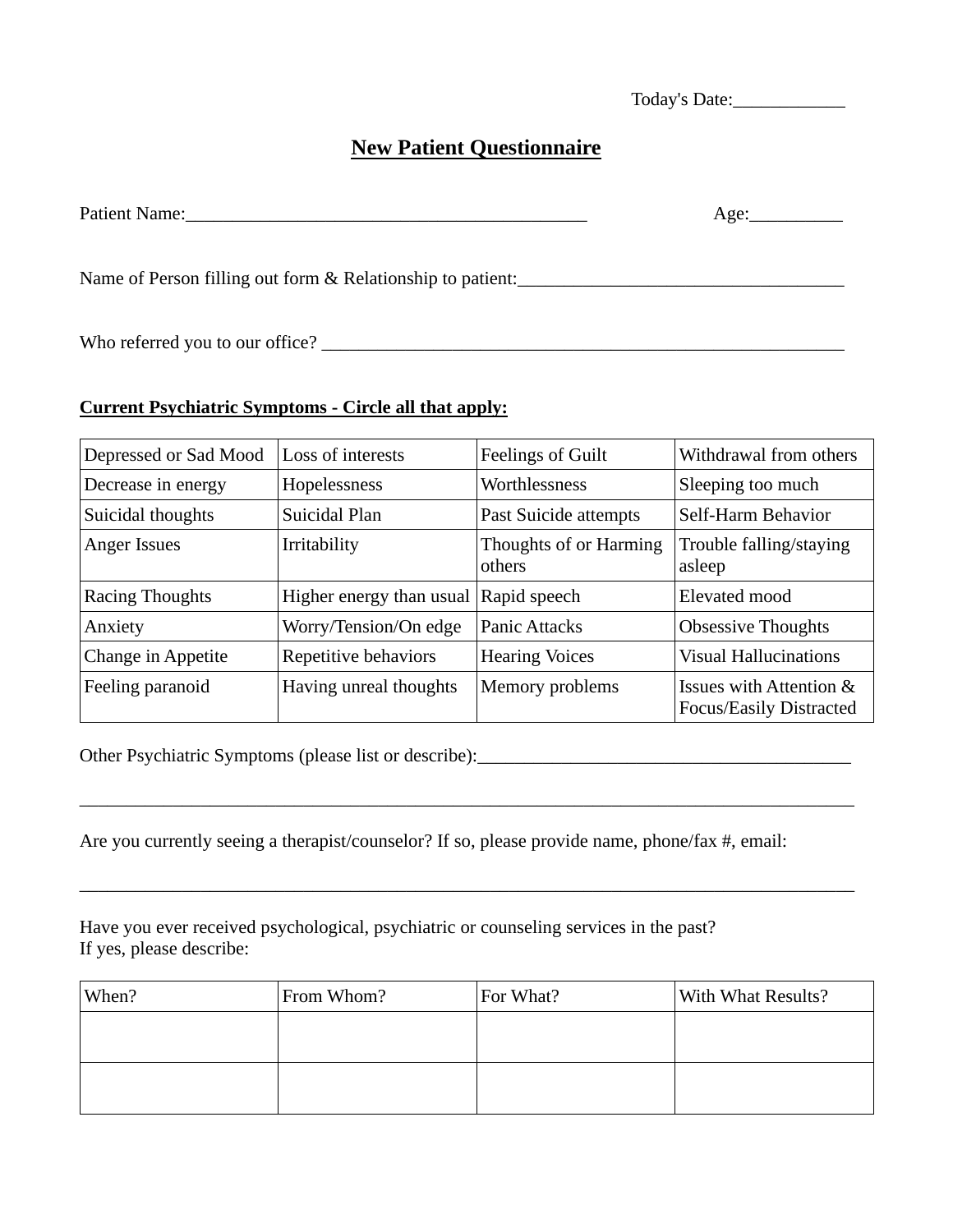Please list any previous psychiatric medications you have taken including dose, duration and results:

\_\_\_\_\_\_\_\_\_\_\_\_\_\_\_\_\_\_\_\_\_\_\_\_\_\_\_\_\_\_\_\_\_\_\_\_\_\_\_\_\_\_\_\_\_\_\_\_\_\_\_\_\_\_\_\_\_\_\_\_\_\_\_\_\_\_\_\_\_\_\_\_\_\_\_\_\_\_\_\_\_\_\_

\_\_\_\_\_\_\_\_\_\_\_\_\_\_\_\_\_\_\_\_\_\_\_\_\_\_\_\_\_\_\_\_\_\_\_\_\_\_\_\_\_\_\_\_\_\_\_\_\_\_\_\_\_\_\_\_\_\_\_\_\_\_\_\_\_\_\_\_\_\_\_\_\_\_\_\_\_\_\_\_\_\_\_

## Please list all prior psychiatric hospitalizations and day programs (if any) below:

| Approximate Date | Length of Stay | Name of Hospital | <b>Reason for Admission</b> |
|------------------|----------------|------------------|-----------------------------|
|                  |                |                  |                             |
|                  |                |                  |                             |
|                  |                |                  |                             |
|                  |                |                  |                             |
|                  |                |                  |                             |
|                  |                |                  |                             |

Have you ever attempted to harm/kill yourself? If so, please list below:

| Approximate date of attempt | How did you attempt (method)? |
|-----------------------------|-------------------------------|
|                             |                               |
|                             |                               |
|                             |                               |
|                             |                               |

# **Regarding alcohol, when was your last drink?**\_\_\_\_\_\_\_\_\_\_\_\_\_\_\_\_\_\_\_\_\_\_\_\_\_\_\_\_\_\_\_\_\_\_\_\_\_\_\_\_\_\_\_

In the past 30 days, about how many of those days have you had at least one alcoholic drink?\_\_\_\_\_\_\_\_

What is the maximum number of drinks you have had in one day in the past month? \_\_\_\_\_\_\_\_\_drinks

Have you ever had: DUI\_\_\_\_\_\_ DWI\_\_\_\_\_\_ Public Intoxication \_\_\_\_\_ Withdrawal symptoms

#### **Substance Use - please circle any substances that you have used in the past or are currently using:**

| Benzodiazepines<br>(Xanax, Valium, etc) | Tobacco, cigarettes,<br>cigars | Hallucinogens (LSD (acid), mushrooms,<br>mescaline, PCP or Angel Dust, Salvia) | <b>Bath Salts</b> |
|-----------------------------------------|--------------------------------|--------------------------------------------------------------------------------|-------------------|
| Cocaine                                 | Marijuana                      | Ecstasy, MDMA                                                                  | <b>Inhalants</b>  |
| Amphetamine or speed                    | <b>Tranquilizers</b>           | <b>GHB</b>                                                                     | Diet Pills        |
| Methamphetamine                         | Pain Pills, Opioids            | Heroin                                                                         | Laxatives         |
| Anabolic Steroids                       | <b>Sleeping Pills</b>          | IV Drug Use                                                                    | Diuretics         |
| K2/Spice                                | Caffeine                       | Other:                                                                         |                   |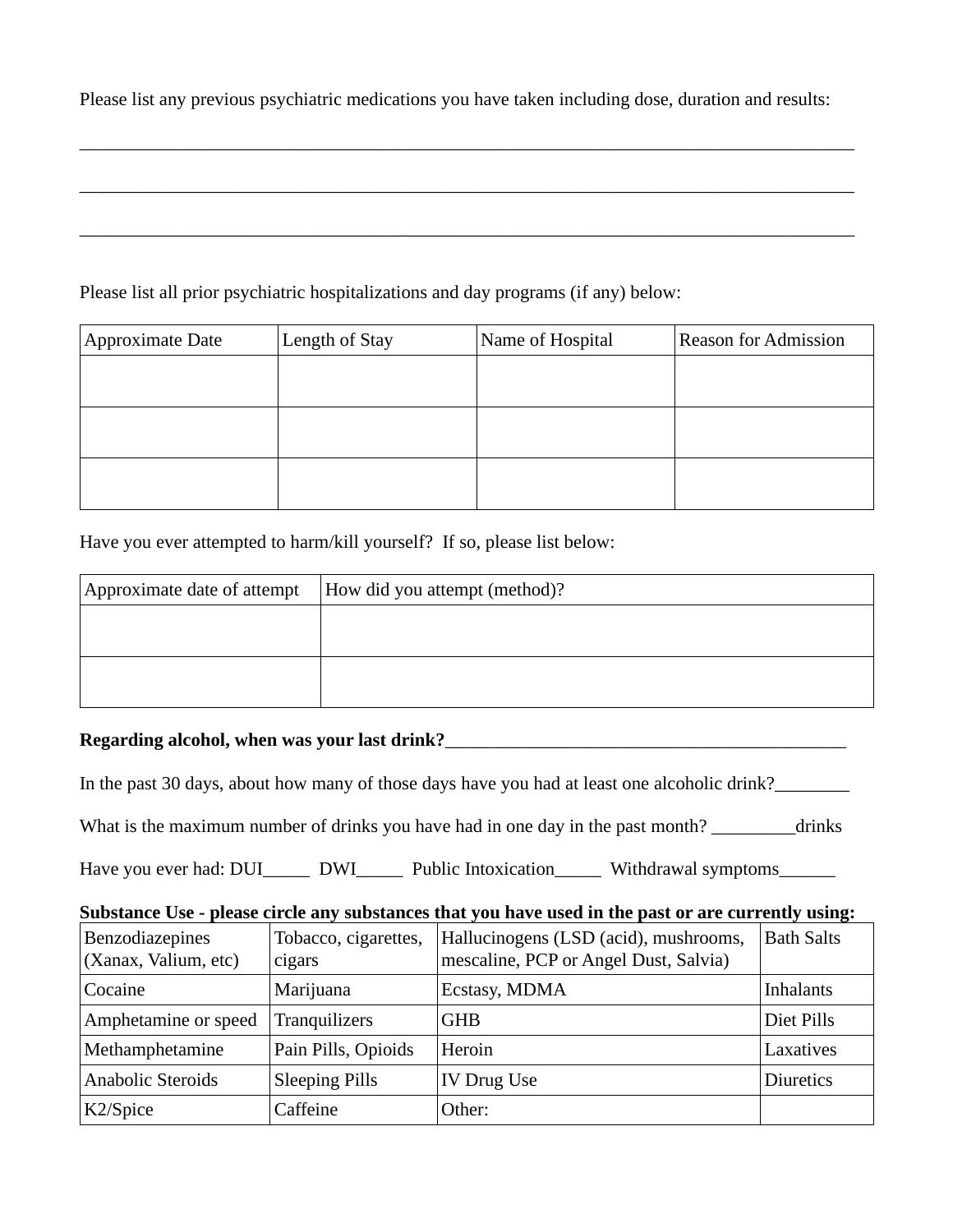Please list *all* **current medications** below including birth control pills, over-the-counter medications, herbal supplements and vitamins:

| Medication<br>name | Dosage $(mg)$  How many times a  How long you've<br>day? | been taking? | Side Effects<br>(if any) | Prescribing<br>Provider |
|--------------------|----------------------------------------------------------|--------------|--------------------------|-------------------------|
|                    |                                                          |              |                          |                         |
|                    |                                                          |              |                          |                         |
|                    |                                                          |              |                          |                         |
|                    |                                                          |              |                          |                         |
|                    |                                                          |              |                          |                         |
|                    |                                                          |              |                          |                         |
|                    |                                                          |              |                          |                         |
|                    |                                                          |              |                          |                         |
|                    |                                                          |              |                          |                         |

# **Medical History:** Do you have, or have you ever had any of the following? (please check all that apply)

|                                                            | Mark $\sqrt{}$ |                                                                      | Mark $\sqrt$ |                                                          | Mark $\sqrt$ |
|------------------------------------------------------------|----------------|----------------------------------------------------------------------|--------------|----------------------------------------------------------|--------------|
| High blood pressure                                        |                | <b>High Cholesterol</b>                                              |              | Bronchitis/Pneumonia                                     |              |
| Neurological Issues (stroke,<br>brain tumor, nerve damage) |                | Gastrointestinal Issues (ulcers,<br>pancreatitis, IBS, colitis, etc) |              | <b>Urinary Tract or Kidney</b><br>Problems (Stones, etc) |              |
| Asthma                                                     |                | Eye or vision problems                                               |              | <b>Gall Bladder Problems</b>                             |              |
| Thyroid problem                                            |                | Ear Infections/Hearing Loss                                          |              | Liver Problems or Hepatitis                              |              |
| Other Endocrine/Hormonal<br>Problems                       |                | Head Injury/Traumatic Brain<br>Injury                                |              | <b>Sexually Transmitted Infections</b>                   |              |
| Heart problems, Murmur                                     |                | Frequent Headaches/Migraines                                         |              | Sickle Cell Anemia                                       |              |
| <b>Diabetes</b>                                            |                | Sore throats                                                         |              | $HIV+$ or AIDS                                           |              |
| Seizures/Epilepsy                                          |                | Sinus Infections                                                     |              | Tuberculosis                                             |              |
| <b>Arthritis/Joint Problems</b>                            |                | Persistent Cough                                                     |              | Cancer                                                   |              |
| Chronic Pain                                               |                | Allergies/Hay Fever                                                  |              | Lyme's Disease                                           |              |
| Fibromyalgia                                               |                | Lung Disease                                                         |              | Lupus                                                    |              |
| Anemia                                                     |                | Sleep Apnea                                                          |              | <b>Skin Conditions</b>                                   |              |
| Easy bruising or bleeding                                  |                | <b>Eating Disorder</b>                                               |              | Dizziness/Fainting                                       |              |
| Other:                                                     |                |                                                                      |              |                                                          |              |

\_\_\_\_\_\_\_\_\_\_\_\_\_\_\_\_\_\_\_\_\_\_\_\_\_\_\_\_\_\_\_\_\_\_\_\_\_\_\_\_\_\_\_\_\_\_\_\_\_\_\_\_\_\_\_\_\_\_\_\_\_\_\_\_\_\_\_\_\_\_\_\_\_\_\_\_\_\_\_\_\_\_\_

\_\_\_\_\_\_\_\_\_\_\_\_\_\_\_\_\_\_\_\_\_\_\_\_\_\_\_\_\_\_\_\_\_\_\_\_\_\_\_\_\_\_\_\_\_\_\_\_\_\_\_\_\_\_\_\_\_\_\_\_\_\_\_\_\_\_\_\_\_\_\_\_\_\_\_\_\_\_\_\_\_\_\_

Please list any **Allergies** to medication or food:\_\_\_\_\_\_\_\_\_\_\_\_\_\_\_\_\_\_\_\_\_\_\_\_\_\_\_\_\_\_\_\_\_\_\_\_\_\_\_\_\_\_\_\_\_

Please list any **Surgeries** or **Hospitalizations**:\_\_\_\_\_\_\_\_\_\_\_\_\_\_\_\_\_\_\_\_\_\_\_\_\_\_\_\_\_\_\_\_\_\_\_\_\_\_\_\_\_\_\_\_\_\_